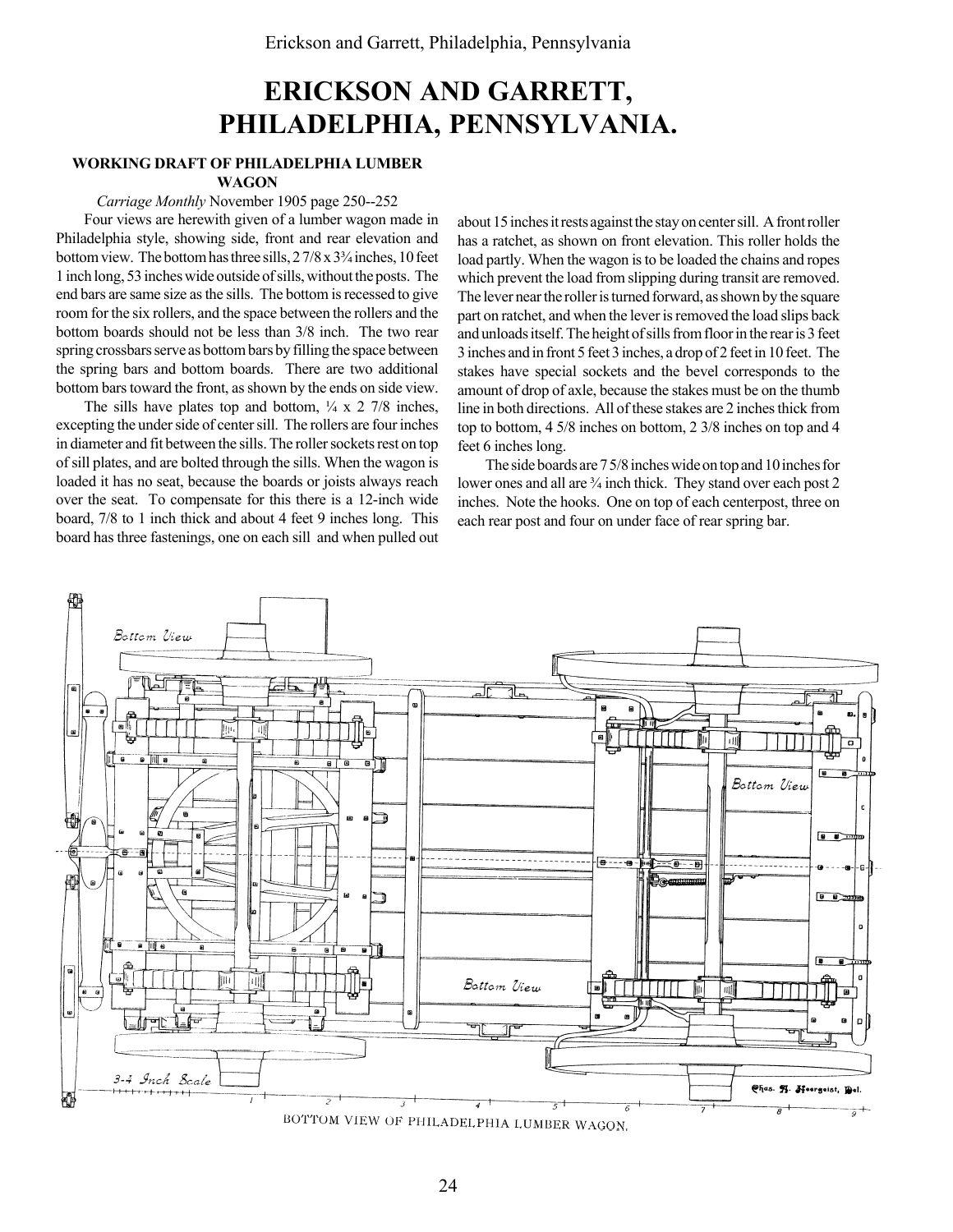Erickson and Garrett, Philadelphia, Pennsylvania

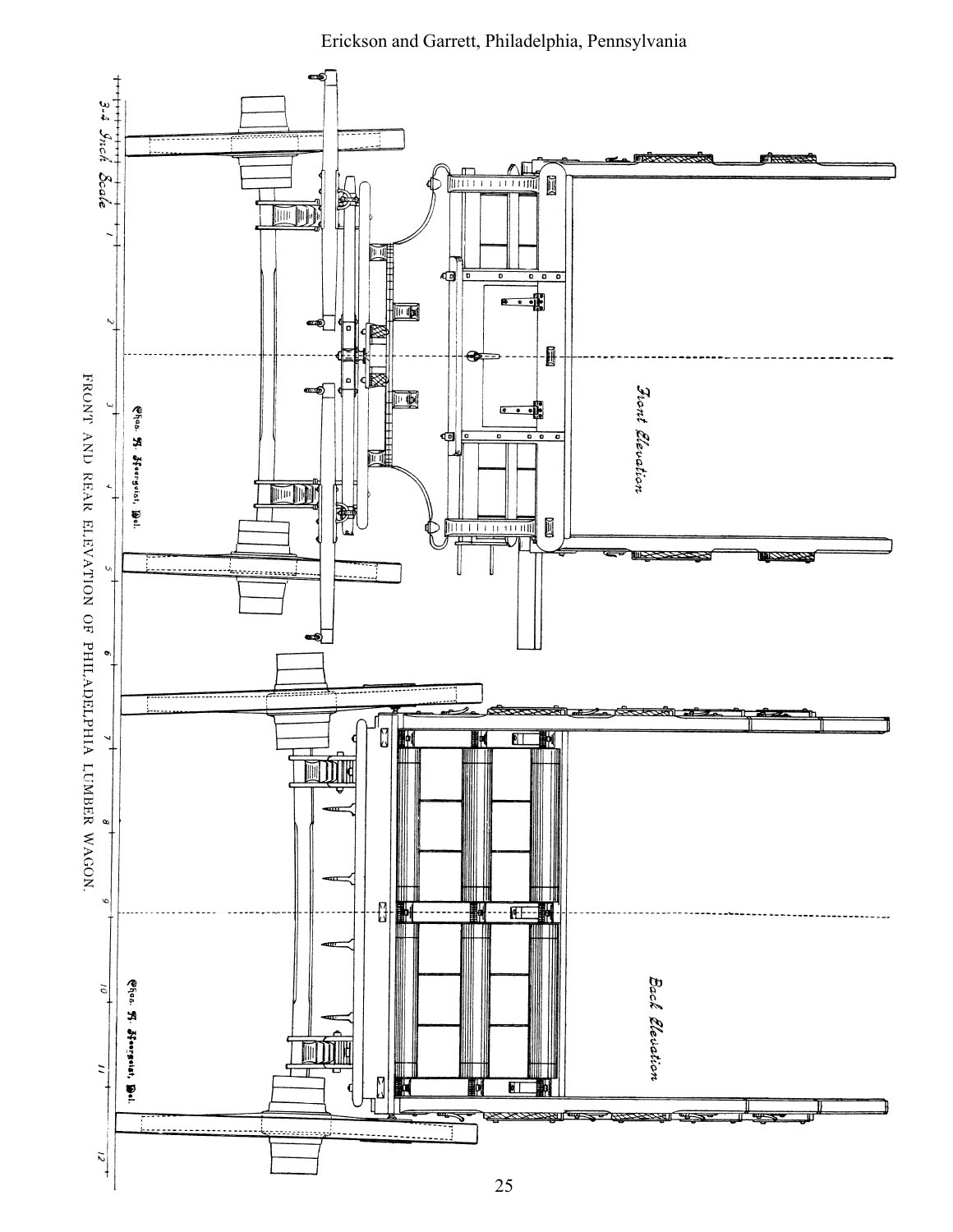

## Erickson and Garrett, Philadelphia, Pennsylvania